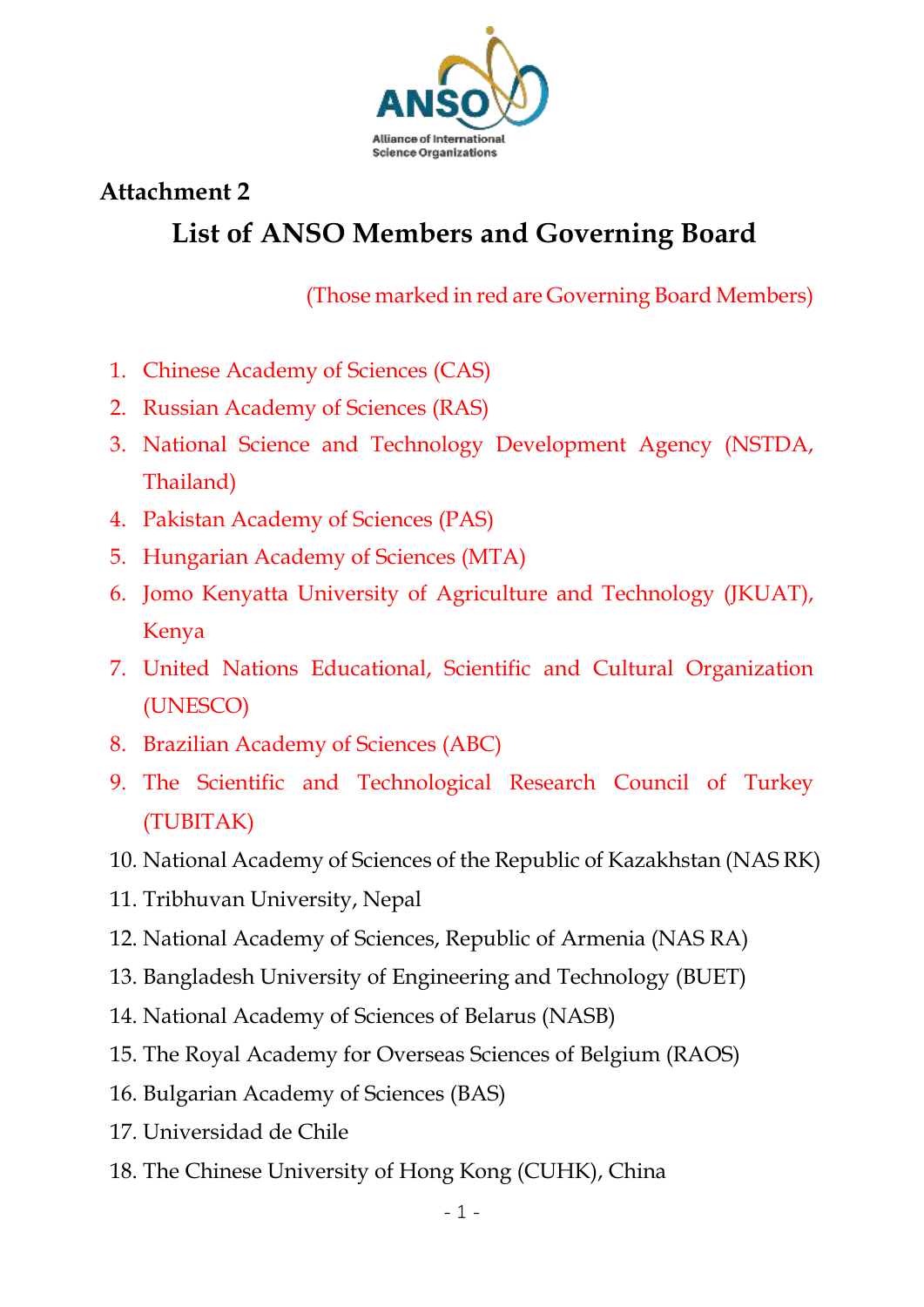

- 19. University of Macau (UM), China
- 20. National Research Centre (NRC), Egypt
- 21. Center for Progress and Development of Iran (CPDI)
- 22. National Academy of Sciences of the Republic of Kyrgyzstan (NAS KR)
- 23. The Center for Research and Advanced Studies in Mexico (Cinvestav)
- 24. Mongolian Academy of Sciences
- 25. Hassan II Academy of Science and Technology, Morocco
- 26. The University of Auckland, New Zealand
- 27. Polish Academy of Sciences (PAN)
- 28. Romanian Academy
- 29. Slovenian Academy of Sciences and Arts (SASA)
- 30. University of Peradeniya, Sri Lanka
- 31. University of Ruhuna (UOR), Sri Lanka
- 32. The Academy of Sciences of the Republic of Tajikistan
- 33. Thailand Science Research and Innovation (TSRI) (Former The Thailand Research Fund (TRF))
- 34. Academy of Sciences of the Republic of Uzbekistan
- 35. European Academy of Sciences and Arts (EASA)
- 36. The International Centre for Integrated Mountain Development (ICIMOD)
- 37. The World Academy of Sciences for the advancement of science in developing countries (TWAS)
- 38. Academy of Athens, Greece
- 39. Nepal Academy of Science and Technology (NAST)
- 40. Academy of Sciences and Arts of the Republic of North Macedonia
- 41. Serbian Academy of Sciences and Arts (SASA)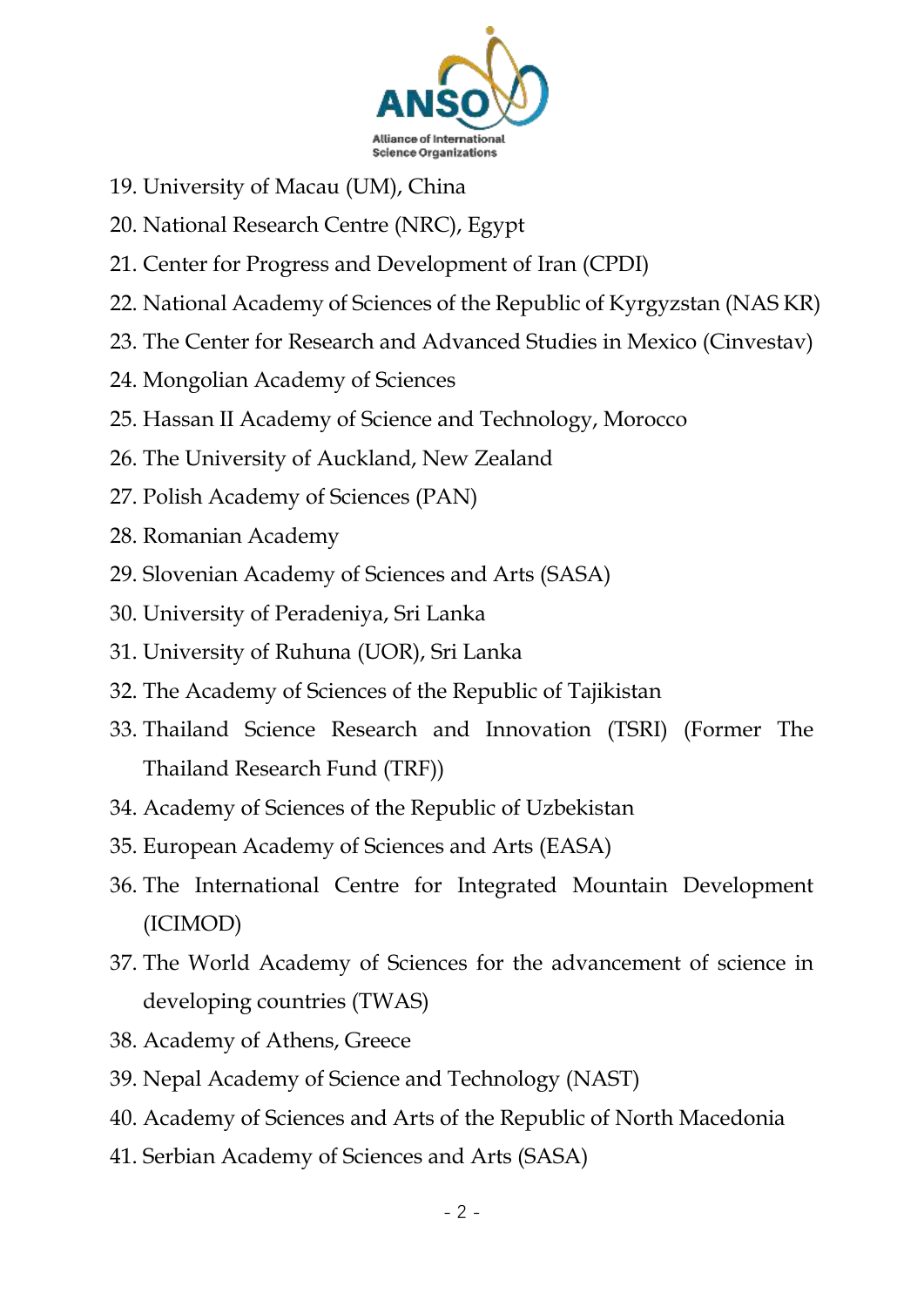

- 42. Slovak Academy of Sciences (SAS)
- 43. The Oswaldo Cruz Foundation (FIOCRUZ), Brazil
- 44. Jahangirnagar University, Bangladesh
- 45. Ambo University, Ethiopia
- 46. University of Donja Gorica, Montenegro
- 47. University of Belgrade, Serbia
- 48. University of the Republic Uruguay
- 49. National University of Laos *(Provisional Member)*
- 50. The African Academy of Sciences (AAS)
- 51. The Commission on Science and Technology for Sustainable Development in the South (COMSATS)
- 52. International Society of Zoological Sciences (ISZS)
- 53. Montenegrin Academy of Sciences and Arts (MASA)
- 54. Asian Institute of Technology (AIT), Thailand
- 55. National Academy of Science and Techniques of Senegal (ANSTS)
- 56. Universiti Teknologi Mara (UiTM) Sarawak Branch Campus, Malaysia
- 57. University of Zagreb, Croatia
- 58. Beijing Normal University (BNU), China
- 59. Royal Scientific Society (RSS), Jordan
- 60. Experimental Technology Research University Yachay Tech, Ecuador
- 61. Cuban Academy of Sciences
- 62. Instituto Argentino de Radioastronomía (IAR), Argentina
- 63. Buenos Aires Faculty National Technological University of Argentina (UTN-FRBA)
- 64. Universidad Nacional de San Juan, Argentina
- 65. Universiti Tunku Abdul Rahman (UTAR), Malaysia